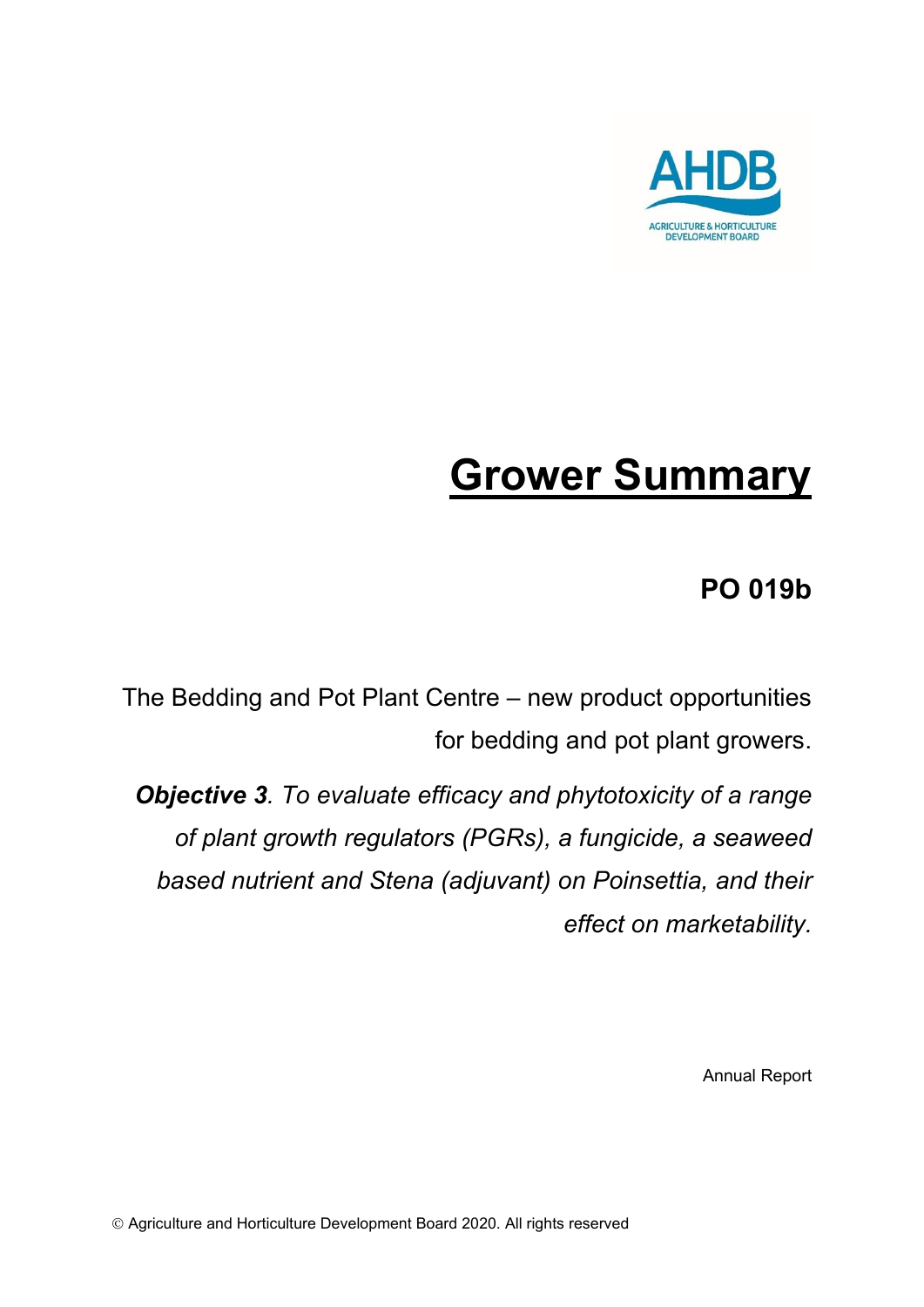| <b>Project title:</b>           | The Bedding and Pot Plant Centre - new product<br>opportunities for bedding and pot plant growers.                                                                                                                      |  |  |
|---------------------------------|-------------------------------------------------------------------------------------------------------------------------------------------------------------------------------------------------------------------------|--|--|
|                                 | Objective 3. To evaluate efficacy and phytotoxicity of a<br>range of plant growth regulators (PGRs), a fungicide, a<br>seaweed based nutrient and Stena (adjuvant) on Poinsettia,<br>and their effect on marketability. |  |  |
| Project number:                 | PO 019b                                                                                                                                                                                                                 |  |  |
| Project leader:                 | Dr Jill England, ADAS Boxworth                                                                                                                                                                                          |  |  |
| Report:                         | Final Report 31 March 2020                                                                                                                                                                                              |  |  |
| Previous report:                | Annual report, 31 March 2019                                                                                                                                                                                            |  |  |
| Key staff:                      | Dr Jill England (ADAS), Senior Horticulture Consultant                                                                                                                                                                  |  |  |
|                                 | Chloe Whiteside (ADAS), Horticulture Consultant                                                                                                                                                                         |  |  |
|                                 | David Talbot (ADAS), Horticulture Consultant                                                                                                                                                                            |  |  |
|                                 | Megan-Rose Beard (ADAS), Senior Research Technician                                                                                                                                                                     |  |  |
|                                 | Chris Need, Need Consulting Ltd                                                                                                                                                                                         |  |  |
| Location of project:            | Roundstone Nurseries, Pagham Rd, Bognor Regis,<br>Chichester PO20 1LL                                                                                                                                                   |  |  |
| <b>Industry Representative:</b> | Caroline Shove, Bryants Nurseries Ltd, Water Lane,<br>Bovingdon, Hemel Hempstead, Hertfordshire, HP3 0NA                                                                                                                |  |  |
| Date project commenced:         | 1 April 2019                                                                                                                                                                                                            |  |  |
| Date project completed:         | 31 March 2020                                                                                                                                                                                                           |  |  |

Agriculture and Horticulture Development Board 2020. All rights reserved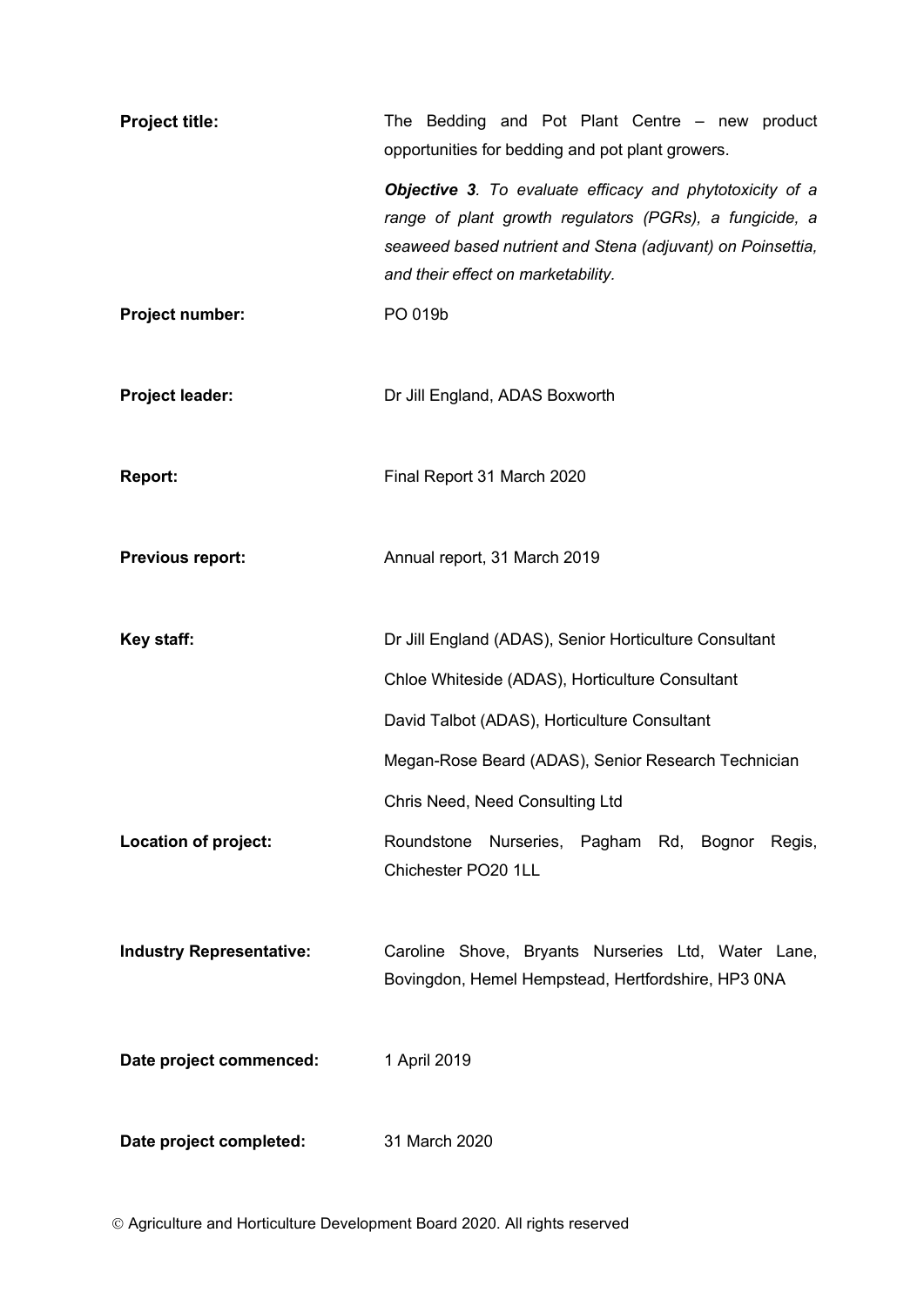### **DISCLAIMER**

*While the Agriculture and Horticulture Development Board seeks to ensure that the information contained within this document is accurate at the time of printing, no warranty is given in respect thereof and, to the maximum extent permitted by law the Agriculture and Horticulture Development Board accepts no liability for loss, damage or injury howsoever caused (including that caused by negligence) or suffered directly or indirectly in relation to information and opinions contained in or omitted from this document.* 

*© Agriculture and Horticulture Development Board [2020]. No part of this publication may be reproduced in any material form (including by photocopy or storage in any medium by electronic mean) or any copy or adaptation stored, published or distributed (by physical, electronic or other means) without prior permission in writing of the Agriculture and Horticulture Development Board, other than by reproduction in an unmodified form for the sole purpose of use as an information resource when the Agriculture and Horticulture Development Board or AHDB Horticulture is clearly acknowledged as the source, or in accordance with the provisions of the Copyright, Designs and Patents Act 1988. All rights reserved.*

*All other trademarks, logos and brand names contained in this publication are the trademarks of their respective holders. No rights are granted without the prior written permission of the relevant owners.*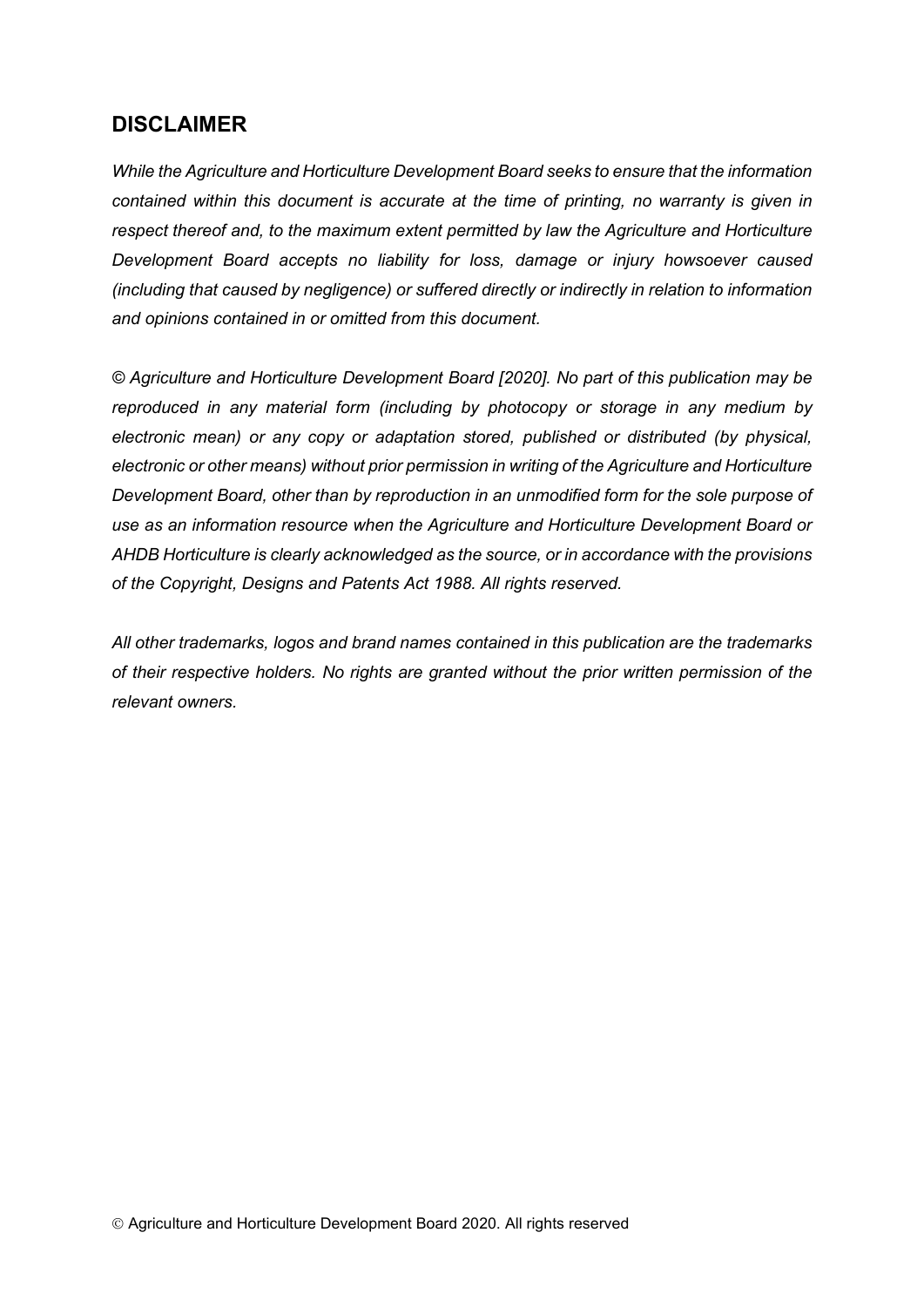# **AUTHENTICATION**

We declare that this work was done under our supervision according to the procedures described herein and that the report represents a true and accurate record of the results obtained.

| Dr Jill England                       |                                                  |                    |  |  |
|---------------------------------------|--------------------------------------------------|--------------------|--|--|
| <b>Senior Horticulture Consultant</b> |                                                  |                    |  |  |
| <b>ADAS</b>                           |                                                  |                    |  |  |
| Signature                             | Shopped.                                         | Date 30 April 2020 |  |  |
| <b>Chloe Whiteside</b>                |                                                  |                    |  |  |
| <b>Horticulture Consultant</b>        |                                                  |                    |  |  |
| <b>ADAS</b>                           |                                                  |                    |  |  |
| Signature                             | Ami)                                             | Date 30 April 2020 |  |  |
| David Talbot                          |                                                  |                    |  |  |
| <b>Horticulture Consultant</b>        |                                                  |                    |  |  |
| <b>ADAS</b><br>Signature              | David P. Talket.                                 | Date 30 April 2020 |  |  |
| <b>Report authorised by:</b>          |                                                  |                    |  |  |
| Dr Barry Mulholland                   |                                                  |                    |  |  |
| <b>Head of Horticulture</b>           |                                                  |                    |  |  |
| <b>ADAS</b>                           | $\sim$ $\sim$ $\sim$ $\sim$ $\sim$ $\sim$ $\sim$ |                    |  |  |

ADAS<br>Signature Biography 2020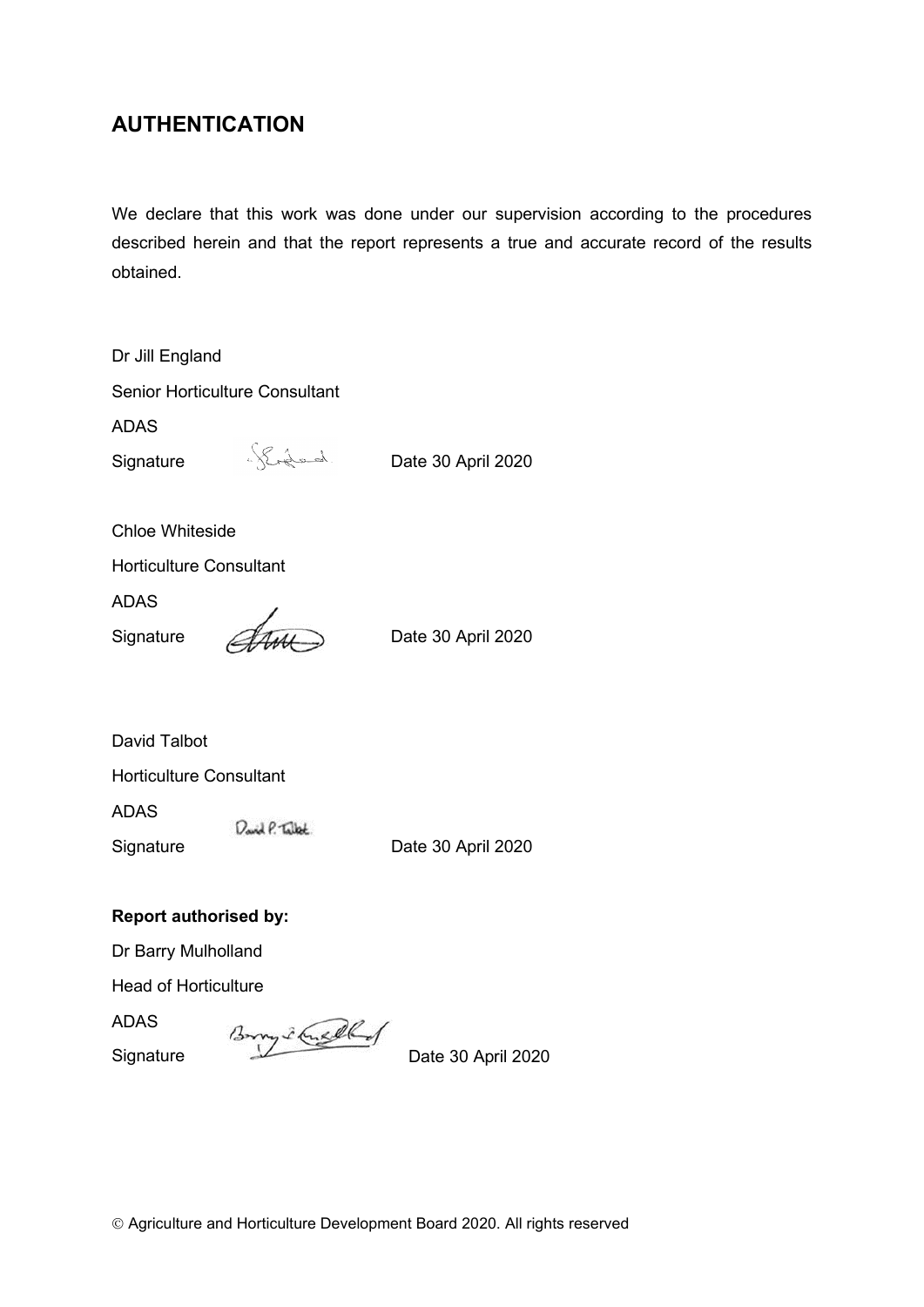# **Grower Summary**

#### **Headline**

- Bonzi (paclobutrazol, 0.35 ml/L), Terpal (ethephon + mepiquat chloride, 1.67 ml/L) and Stabilan 750 (chlormequat) provided effective growth control of Poinsettia alone and within spray programmes.
- The addition of the adjuvant Stena effectively halved the dose rate required of Stabilan 750 and Terpal to achieve a 'full dose rate' effect on growth.
- Bonzi had a stronger effect when applied in water volumes greater than 300 L/ha.
- Control (seaweed-based nutrient) and Topas (penconazole) are safe to use on Poinsettia (as a nutrient and fungicide respectively), but may impact plant height.

#### **Background**

The Bedding and Pot Plant Centre (BPPC) has been established to address the needs of the industry via a programme of work to trial and demonstrate new product opportunities and practical solutions to problems encountered on nurseries. Knowledge transfer events including trial open days and study tours are also included in the programme.

The work programme is guided by a grower-led Management Group that includes members of the British Protected Ornamental Association (BPOA) Technical Committee, and representatives from Baginton Nurseries, Coventry the host nursery for the BPPC, and growers representing both the bedding and pot plant sectors.

*This is the Bedding and Pot Plant Centre report for:* 

**Objective 3:** *To evaluate the efficacy and phytotoxicity of a range of plant growth regulators (PGRs) (either approved in the UK or in other European Countries), a fungicide, a seaweed based nutrient and Stena (adjuvant) on Poinsettia, and their effect on marketability.*

#### **Summary**

Whilst growers use a range of cultural methods (e.g. temperature manipulation, deficit irrigation and management of the nutrient supply) to control plant growth where possible, lack of cost effective plant growth regulators (PGRs) approved for use on protected ornamentals would potentially reduce the range of products that can be produced profitably within challenging customer specifications. PGRs are particularly important when used to hold mature crops at specified height during periods of low demand where other physical/cultural methods could lead to unmarketable plants. PGRs, in conjunction with techniques such as graphical tracking, ensure poinsettias meet multiple retailer specifications throughout the production process regardless of environmental growing conditions.

Agriculture and Horticulture Development Board 2020. All rights reserved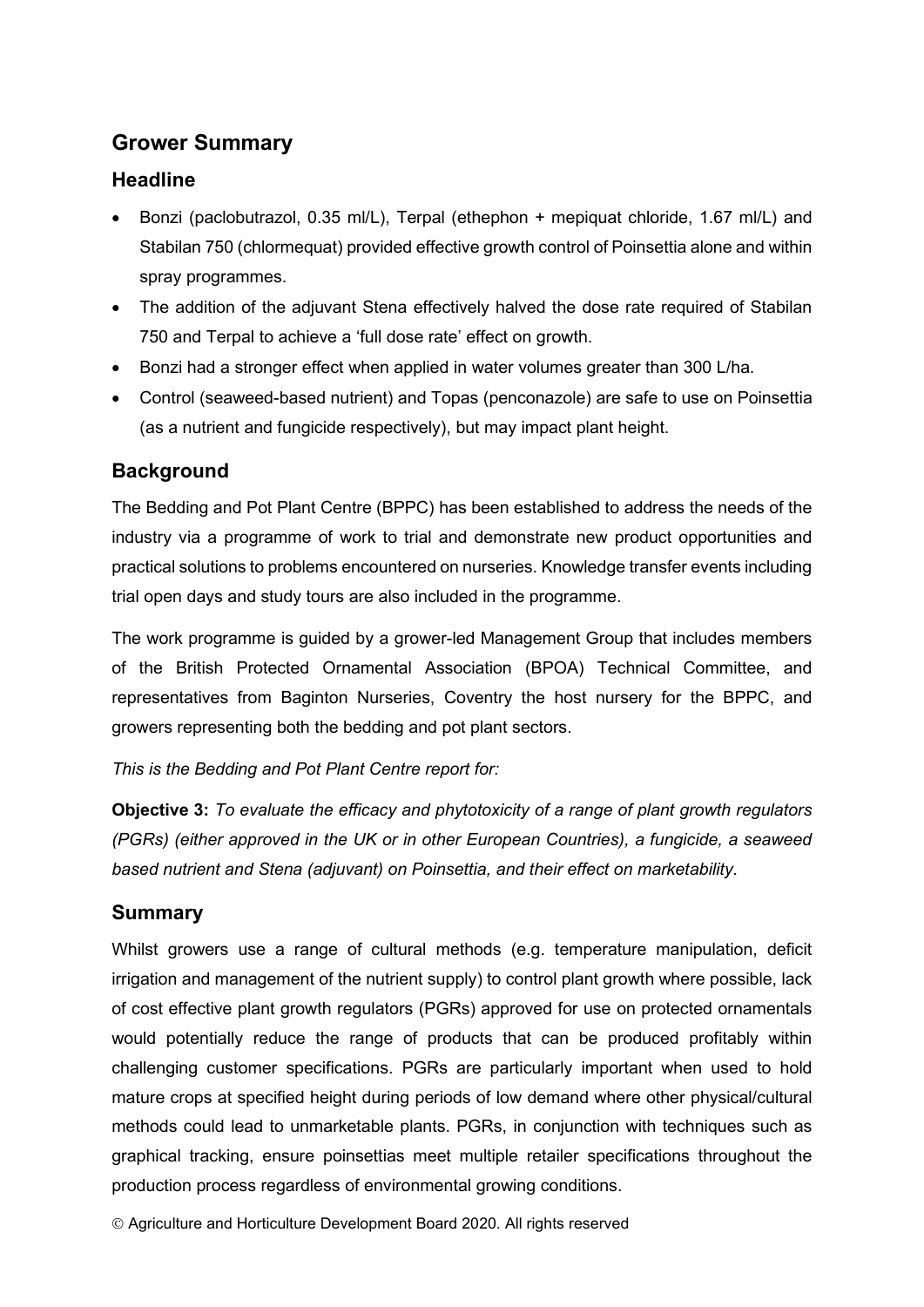A range of plant growth regulators, a fungicide, a seaweed-based fertiliser and an adjuvant (**[Table 1](#page-5-0)**) were trialled on the Poinsettia variety 'Infinity' (Dummen) at Newey Roundstone Nurseries, Chichester for phytotoxicity and efficacy in controlling height. Rooted cuttings were potted into 13 cm pots (peat and perlite mix; liquid feed using Peters Excel Grower 15:5:15 + 7 CAO + 3 MgO + TE + calcium nitrate applied to an EC of 2.0) in week 30 and pinched in week 33. The trial was set out on 14 open-mesh benches covered with capillary matting and mypex prior to the first treatment. Plants were spaced in weeks 37 (9 September 2019) and 43 (22 October 2019).

Plants were arranged as two trials; the main (fully replicated) trial, treatments 1-13 (**[Table 2](#page-6-0)**) and observation (non-replicated) plots, treatments OBS1-3 (**[Table 3](#page-7-0)**). For the main trial, five treatment applications were made between weeks 39 and 43, followed by an overspray of Bonzi (0.50 ml/L, 300 L/ha water) to all plots except for the water only control in week 44. Graphical tracking was used to confirm if products would be applied, as used in commercial practice. Plant height was measured weekly from the top of the pot to the base of the tallest growing tip. Plant height graphs with graphical tracking are presented in **Appendix 2**. For the observation plots, either a single treatment application (OBS 1 and OBS 3), or six treatment applications (OBS 2) were made. All products were applied under full or EAMU approval (**[Table 1](#page-5-0)**).

Sprays were applied by hand using a backpack and a 1.5 m boom (three 02f110 nozzles) to achieve a fine spray quality, in a water volume of 300 L/ha, except for treatment T10 (Bonzi, 0.35 ml/L) which was applied in 600 L/ha water. All treatments were applied during late afternoon / early evening with shade screens placed over the crop prior to treatment when appropriate. Growing media was moist when treatments were applied, and plants were not watered for 24 hours after treatment.

|   | <b>Product</b>            |            | <b>Active ingredient</b>            | <b>Approval status</b> |
|---|---------------------------|------------|-------------------------------------|------------------------|
|   | Terpal (MAPP 16463)       | <b>PGR</b> | ethephon and mepiquat (as chloride) | EAMU 0151/18           |
| 2 | Bonzi (MAPP 17095)        | <b>PGR</b> | paclobutrazol                       | Label approval         |
| 3 | Stabilan 750 (MAPP 09303) | <b>PGR</b> | chlormequat                         | EAMU 1416/17           |
| 4 | Stena (ADJ 0895)          | Adjuvant   | polyglycerol based adjuvant         | Label approval         |
| 5 | Topas (MAPP 16765)        | Fungicide  | penconazole                         | EAMU 0169/19           |
| 6 | Control                   | Fertiliser | seaweed based nutrients             | n/a                    |

<span id="page-5-0"></span>**Table 1.** PGR product list and approval status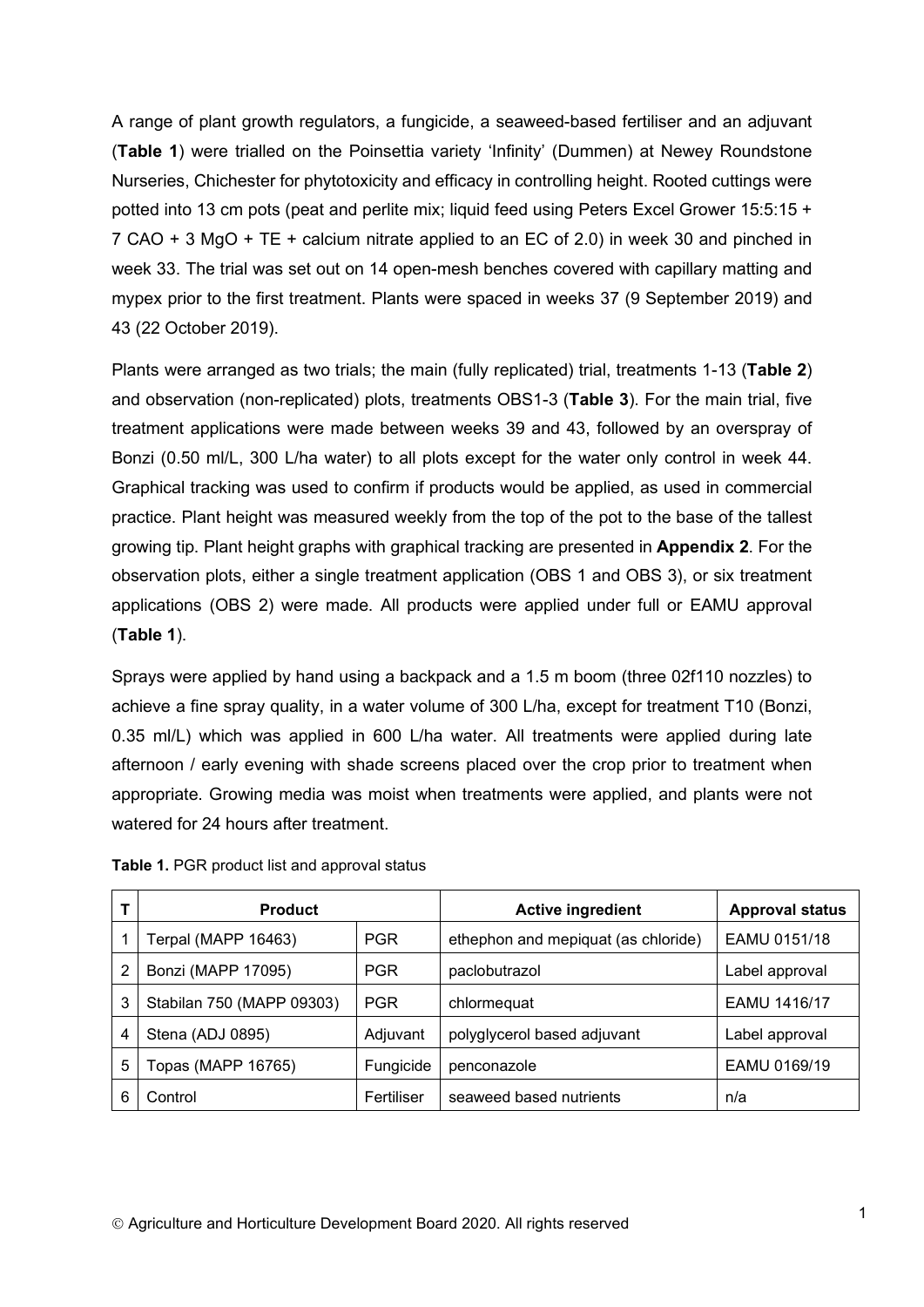#### **Table 2.** Main trial. Treatment list 2019

| <b>Treatment</b> | Spray 1                                                                    | Spray 2                                                                    | Spray 3                                                             | Spray 4                                                               | Spray 5                                                             | Spray 6**                       |
|------------------|----------------------------------------------------------------------------|----------------------------------------------------------------------------|---------------------------------------------------------------------|-----------------------------------------------------------------------|---------------------------------------------------------------------|---------------------------------|
| 1                | Water                                                                      | Water                                                                      | Water                                                               | Water                                                                 | Water                                                               | Water                           |
| $\overline{2}$   | Stabilan 750,                                                              | Stabilan 750,                                                              | Bonzi,                                                              | Bonzi.                                                                | Bonzi.                                                              | Bonzi,                          |
|                  | 0.5 ml/L; 0.15 L/ha                                                        | 0.5 ml/L; 0.15 L/ha                                                        | 0.35 ml/L; 0.105 L/ha                                               | 0.35 ml/L; 0.105 L/ha                                                 | 0.35 ml/L; 0.105 L/ha                                               | 0.35 ml/L; 0.105 L/ha           |
| 3                | Stabilan 750 + Stena,<br>$0.25$ ml/L + 2.5 ml/L;<br>0.075 L/ha + 0.75 L/ha | Stabilan 750 + Stena,<br>$0.25$ ml/L + 2.5 ml/L;<br>0.075 L/ha + 0.75 L/ha | Bonzi,<br>0.35 ml/L; 0.105 L/ha                                     | Bonzi,<br>0.35 ml/L; 0.105 L/ha                                       | Bonzi,<br>0.35 ml/L; 0.105 L/ha                                     | Bonzi,<br>0.35 ml/L; 0.105 L/ha |
| 4                | Terpal,                                                                    | Terpal,                                                                    | Terpal,                                                             | Terpal,                                                               | Terpal,                                                             | Bonzi,                          |
|                  | 1.67 ml/L; 0.5 L/ha                                                        | 1.67 ml/L; 0.5 L/ha                                                        | 1.67 ml/L; 0.5 L/ha                                                 | 1.67 ml/L; 0.5 L/ha                                                   | 1.67 ml/L; 0.5 L/ha                                                 | 0.35 ml/L; 0.105 L/ha           |
| 5                | Terpal + Stena,<br>$0.83$ ml/L + 2.5 ml/L;<br>0.25 L/ha + 0.75 L/ha        | Terpal + Stena,<br>$0.83$ ml/L + 2.5 ml/L;<br>0.25 L/ha + 0.75 L/ha        | Terpal + Stena,<br>$0.83$ ml/L + 2.5 ml/L;<br>0.25 L/ha + 0.75 L/ha | Terpal + Stena,<br>$0.83$ ml/L + 2.5 ml/L;<br>$0.25$ L/ha + 0.75 L/ha | Terpal + Stena,<br>$0.83$ ml/L + 2.5 ml/L;<br>0.25 L/ha + 0.75 L/ha | Bonzi,<br>0.35 ml/L; 0.105 L/ha |
| 6                | Stabilan 750,                                                              | Stabilan 750,                                                              | Terpal,                                                             | Terpal,                                                               | Terpal,                                                             | Bonzi,                          |
|                  | 0.5 ml/L; 0.15 L/ha                                                        | 0.5 ml/L; 0.15 L/ha                                                        | 1.67 ml/L; 0.5 L/ha                                                 | 1.67 ml/L; 0.5 L/ha                                                   | 1.67 ml/L; 0.5 L/ha                                                 | 0.35 ml/L; 0.105 L/ha           |
| $\overline{7}$   | Stabilan 750 + Stena,<br>$0.25$ ml/L + 2.5 ml/L;<br>0.075 L/ha + 0.75 L/ha | Stabilan 750 + Stena,<br>$0.25$ ml/L + 2.5 ml/L;<br>0.075 L/ha + 0.75 L/ha | Terpal + Stena,<br>$0.83$ ml/L + 2.5 ml/L;<br>0.25 L/ha + 0.75 L/ha | Terpal + Stena,<br>$0.83$ ml/L + 2.5 ml/L;<br>0.25 L/ha + 0.75 L/ha   | Terpal + Stena,<br>$0.83$ ml/L + 2.5 ml/L;<br>0.25 L/ha + 0.75 L/ha | Bonzi,<br>0.35 ml/L; 0.105 L/ha |
| 8                | Bonzi,                                                                     | Bonzi,                                                                     | Bonzi,                                                              | Bonzi,                                                                | Bonzi,                                                              | Bonzi,                          |
|                  | 0.35 ml/L; 0.105 L/ha                                                      | 0.35 ml/L; 0.105 L/ha                                                      | 0.35 ml/L; 0.105 L/ha                                               | 0.35 ml/L; 0.105 L/ha                                                 | 0.35 ml/L; 0.105 L/ha                                               | 0.35 ml/L; 0.105 L/ha           |
| 9                | Bonzi,                                                                     | Bonzi,                                                                     | Bonzi,                                                              | Bonzi,                                                                | Bonzi,                                                              | Bonzi,                          |
|                  | 0.5 ml/L; 0.15 L/ha                                                        | 0.5 ml/L; 0.15 L/ha                                                        | 0.5 ml/L; 0.15 L/ha                                                 | 0.5 ml/L; 0.15 L/ha                                                   | 0.5 ml/L; 0.15 L/ha                                                 | 0.35 ml/L; 0.105 L/ha           |
| $10*$            | Bonzi,                                                                     | Bonzi,                                                                     | Bonzi,                                                              | Bonzi,                                                                | Bonzi,                                                              | Bonzi,                          |
|                  | 0.35 ml/L; 0.21 L/ha                                                       | 0.35 ml/L; 0.21 L/ha                                                       | 0.35 ml/L; 0.21 L/ha                                                | 0.35 ml/L; 0.21 L/ha                                                  | 0.35 ml/L; 0.21 L/ha                                                | 0.35 ml/L; 0.21 L/ha            |
| 11               | Terpal,                                                                    | Terpal,                                                                    | Terpal,                                                             | Stabilan 750,                                                         | Stabilan 750,                                                       | Bonzi,                          |
|                  | 1.67 ml/L; 0.5 L/ha                                                        | 1.67 ml/L; 0.5 L/ha                                                        | 1.67 ml/L; 0.5 L/ha                                                 | 0.5 ml/L; 0.15 L/ha                                                   | 0.5 ml/L; 0.15 L/ha                                                 | 0.35 ml/L; 0.105 L/ha           |
| 12               | Topas,                                                                     | Topas,                                                                     | Topas,                                                              | Topas,                                                                | Topas,                                                              | Bonzi,                          |
|                  | 1.67 ml/L; 0.5 L/ha                                                        | 1.67 ml/L; 0.5 L/ha                                                        | 1.67 ml/L; 0.5 L/ha                                                 | 1.67 ml/L; 0.5 L/ha                                                   | 1.67 ml/L; 0.5 L/ha                                                 | 0.35 ml/L; 0.105 L/ha           |
| 13               | Topas,                                                                     | Topas,                                                                     | Topas,                                                              | Topas,                                                                | Topas,                                                              | Bonzi,                          |
|                  | 0.83 ml/L; 0.25 L/ha                                                       | 0.83 ml/L; 0.25 L/ha                                                       | 0.83 ml/L; 0.25 L/ha                                                | 0.83 ml/L; 0.25 L/ha                                                  | 0.83 ml/L; 0.25 L/ha                                                | 0.35 ml/L; 0.105 L/ha           |

<span id="page-6-0"></span>\*Treatment 10 applied in 600 L/ha water rate. All other treatments applied at 300 L/ha. \*\*Final holding treatment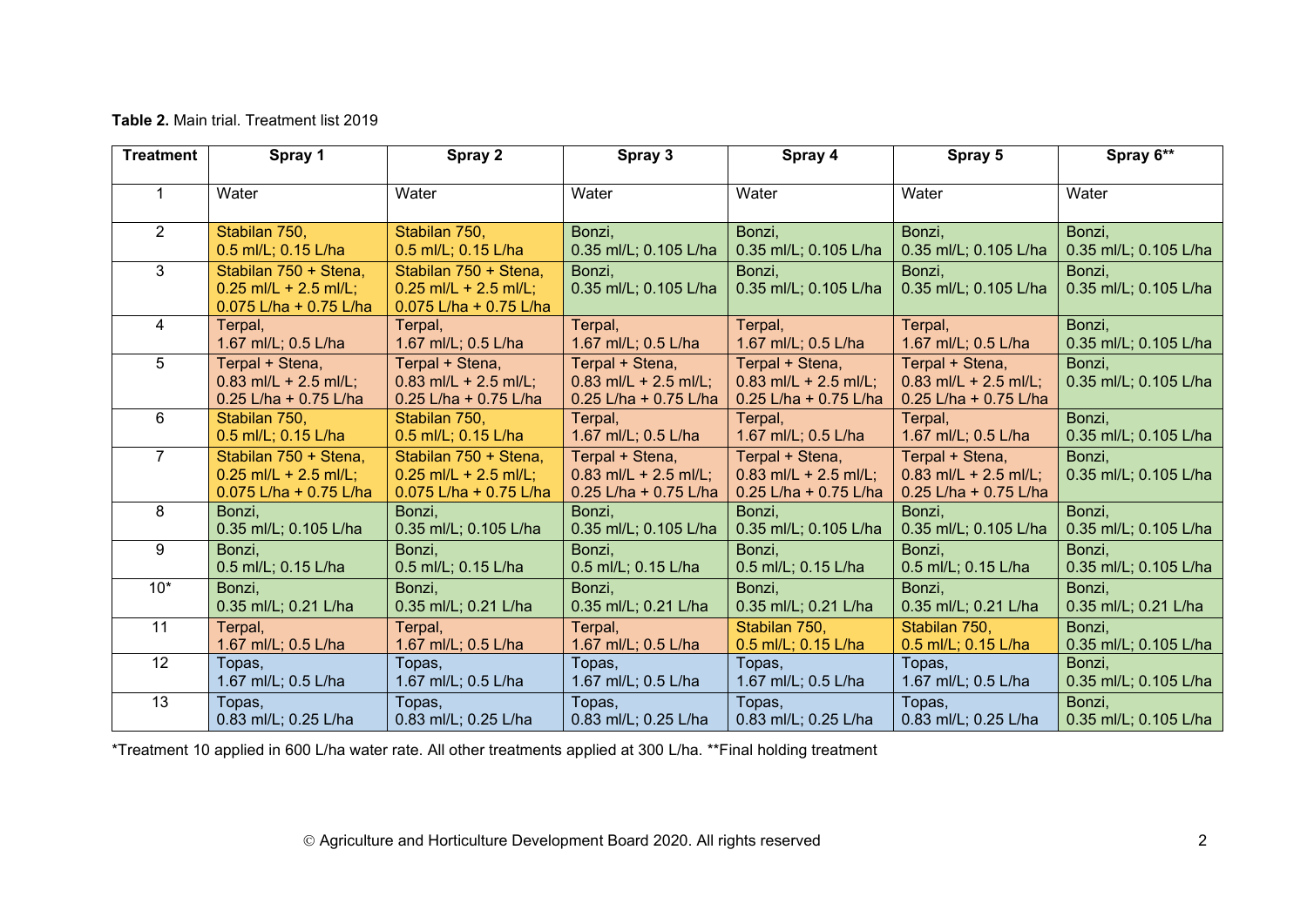| Treatment* | Spray 1                            | Spray 2                          | Spray 3                            | Spray 4                              | Spray 5                            | Spray 6                            |
|------------|------------------------------------|----------------------------------|------------------------------------|--------------------------------------|------------------------------------|------------------------------------|
| Obs 1      | Topas,<br>$3.33$ ml/L;<br>1.0 L/ha |                                  |                                    |                                      |                                    |                                    |
| Obs 2      | Control<br>5.0 ml/L;<br>1.5 L/ha   | Control<br>5.0 ml/L;<br>1.5 L/ha | Control<br>5.0 ml/L;<br>$1.5$ L/ha | Control<br>$5.0$ ml/L;<br>$1.5$ L/ha | Control<br>5.0 ml/L;<br>$1.5$ L/ha | Control<br>5.0 ml/L;<br>$1.5$ L/ha |
| Obs 3      | Control<br>10.0 ml/L<br>$3.0$ L/ha |                                  |                                    |                                      |                                    |                                    |

<span id="page-7-0"></span>**Table 3.** Observational plots. Treatment list 2019

\*Treatments applied at 300 L/ha

Following the final assessment in week 47, six plants from each of the main trial treatments including the water control, and two plants from each of the observational plots, were sleeved, placed in cardboard boxes which were open at the top, and transferred to ADAS Boxworth, where they were then entered into the shelf life room (20°C). The plants remained boxed for three days (no light). After three days, three plants from each of the main trial treatments and one plant from each of the observational plots, were removed from the boxes and placed onto the benches in a randomised trial design, with a saucer beneath each pot. The lights were turned on, set to 12 hours light/dark, and the sleeves remained on the plants. Plants were irrigated by hand to the saucer as and when required. The sleeves were removed after a further seven days. Plants remained in the shelf life room until 02 January 2020 (week 1).

None of the treatments included in this trial had a significant adverse effect on the number of heads per plant or cyathia quality, and no phytotoxicity was recorded for any treatment. The target height specification was 22 – 28 cm.

- **Stabilan 750** (0.5 ml/L) is the standard commercial treatment for Poinsettia and it was effective as expected (Treatment 2). In this treatment it was followed by applications of Bonzi (0.35 ml/L) as use of Stabilan 750 is now restricted to two applications per crop (EAMU 1416/17). When applied at the lower rate of 0.25 ml/L and combined with the adjuvant **Stena** (2.5 ml/L), height control was comparable to applying Stabilan 750 alone at the higher rate (0.5 ml/L), and bract size was slightly larger. Plants in both treatments scored well in shelf life.
- **Terpal** again proved to be an effective PGR on Poinsettia, producing plants within the height specification with no phytotoxicity (Treatment 4, 1.67 ml/). This treatment achieved the same bract quality score as Stabilan 750 (/ Bonzi), overcoming issues with small bract size recorded in previous trials. These results indicate that 1.67 ml/L is an appropriate rate for use on Poinsettia. When Terpal was applied at the lower rate of 0.83 ml/L and combined with the adjuvant **Stena** (2.5 ml/L), height control was comparable to applying Terpal alone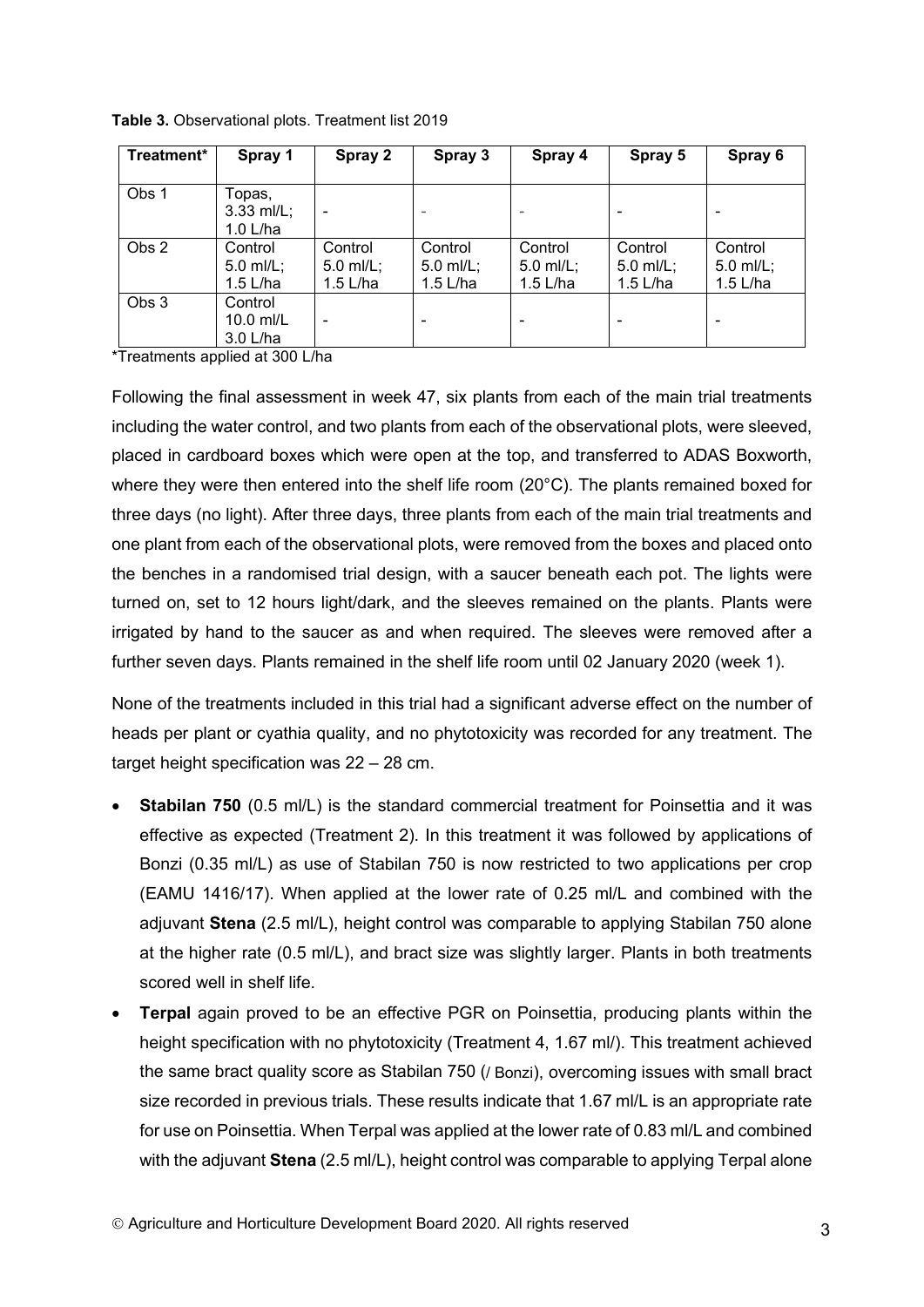at the higher rate (1.67 ml/L), and bract size was slightly larger. Plants in both treatments scored well in shelf life.

- **Bonzi** achieved growth control at all rates and water volumes used, without causing phytotoxicity or affecting bract, cyathia or head development compared with the water control. Three Bonzi treatments were evaluated, two dose rates (0.35 ml/L and 0.5 ml/L), with the 0.35 ml/L rate applied in 300 and 600 L/ha water. The two water rates were included as growers using Ripa sprayers need a higher water rate to propel pesticides to the furthest reaches of the crop. However, using the higher water rate also increases the volume of active ingredient intercepted by each plant. All three treatments controlled Poinsettia growth below 28 cm, with a greater effect at the higher dose rate than the lower dose rate (300 L/ha water); and at the higher water volume (600 L/ha water) than the lower volume (300 L/ha water). When translating the recommendations from this trial, growers will need to reduce dose rates when applying in higher volumes of water. Growers should always trial new products and rates on a small number of plants prior to wide scale use.
- **Spray programmes.** Three spray programmes were included in this trial; these were combinations of Stabilan 750 Terpal and Stena and were designed to identify any benefit of early or later applications of Terpal and Stabilan 750 compared with other treatments. The spray programmes were: Stabilan 750 followed by Terpal (Treatment 6), Stabilan 750 + Stena followed by Terpal + Stena (Treatment 7), and Terpal followed by Stabilan 750 (Treatment 11). All of these treatments produced Poinsettias that were within the height specification, with no phytotoxicity, and with comparable cyathia scores and average number of heads per plant. However, bract size was larger in treatments where Stabilan 750 applications (with and without Stena, Treatments 6 and 7) were followed by Terpal; bract size in these treatments was also larger than when Stabilan 750 was followed by Bonzi (Treatment 2).
- **Topas** (fungicide), produced no phytotoxic effects on Poinsettia at any of the dose rates used in this trial. However, when applied at the two higher rates (Treatments 12 and OBS1), it did have an effect growth, producing shorter plants than the water control. At the higher rate (OBS1), the effect on growth was due to a single application at double the EAMU rate. Growers will therefore need to take into account when applying Topas to control powdery mildew, that although it is safe to use on Poinsettia, it may reduce plant height at higher rates.
- The seaweed-based fertiliser **Control** applied at label rate (6 applications, 5.0 ml/L) and at double the rate (1 application, 10.0 ml/L) did not cause phytotoxicity and treated Poinsettia achieved comparable quality and cyathia scores. However, plants were shorter at both dose rates. Slightly fewer heads were produced per plant in at the higher dose rate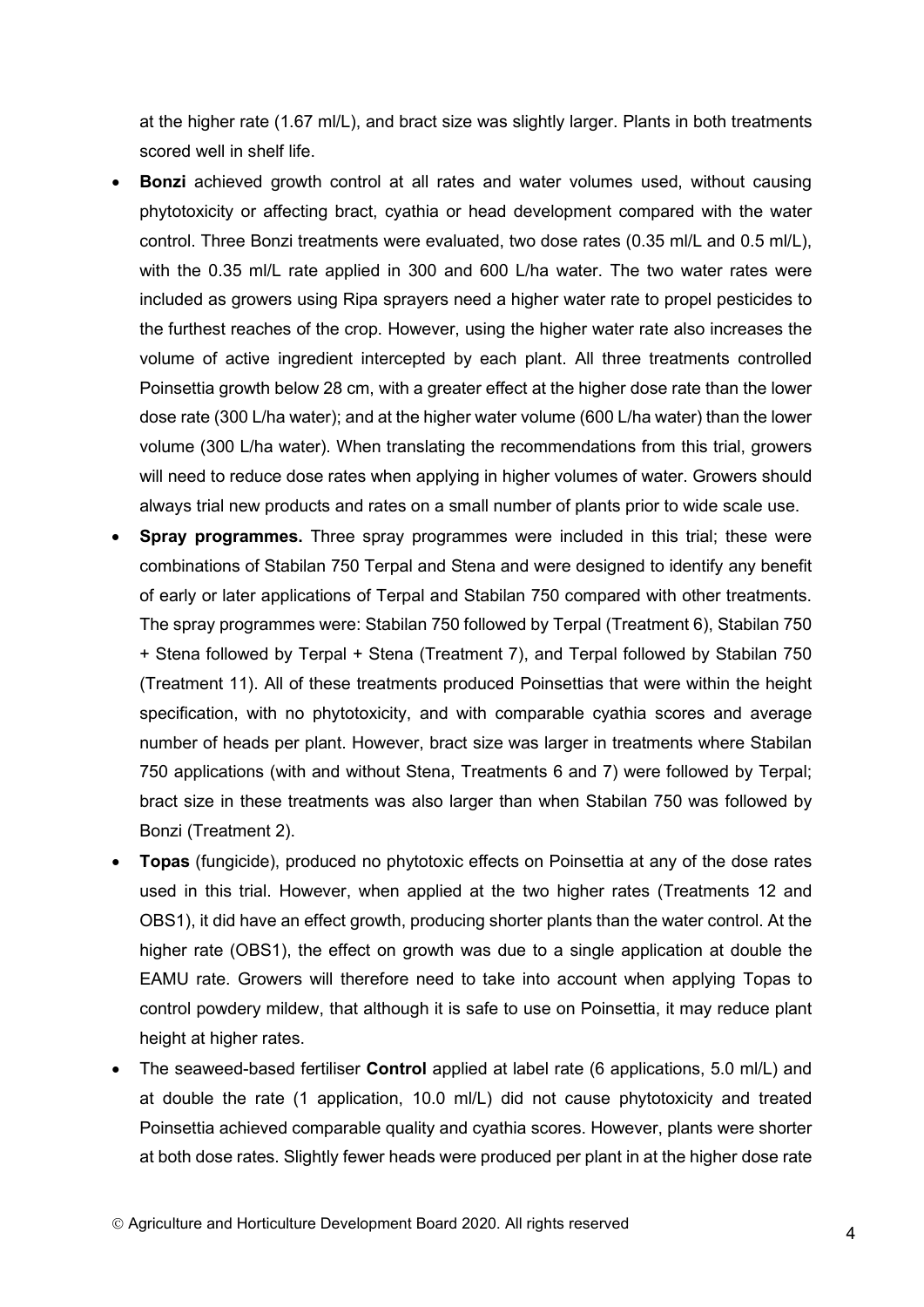(OBS3, 10.0 ml/L, average 3.6 heads per plant) compared with the lower dose rate treatment (OBS2, 5.0 ml/L, average 4.2 heads per plant) and the water control (average 4.7 heads per plant).

• The adjuvant **Stena** (previously coded as HDC P006) again proved effective in reducing the PGR dose rate require to achieve comparable height control when used at the label rate (2.5 ml/L) in combination with Stabilan 750 and Terpal.

In summary, all PGR treatments were effective in controlling Poinsettia growth to achieve the height specification, with no phytotoxicity. The adjuvant Stena can be applied at the label rate with Terpal and Stabilan 750, but the dose rate of the PGR needs to be reduced by 50% to achieve the height specification. The order of Terpal and Stabilan 750 in spray programmes has minimal effect on Poinsettia growth, but bract size was slightly smaller when Terpal was followed by Stabilan 750. Bonzi provided effective growth control, but has a stronger effect when applied in water volumes greater than 300 L/ha. Control (nutrient) and Topas (fungicide) are safe to use on Poinsettia but may affect plant height.

#### **Financial benefits**

Although water deficit irrigation is currently being examined as a means of controlling growth in Poinsettia, it is yet to be fully adopted by the majority of industry and short term alternatives are still required to ensure compliance with retailer height specifications.

The evaluation of plant growth regulators (PGRs) either approved in the UK or in other European Countries for use on Poinsettia, followed by appropriate AHDB EAMU applications will expand the range of active ingredients available to growers for controlling plant growth.

The cost per litre of PGR spray solution of the products included in this trial at the specified rates ranges 0.2p from to 3.3p (**[Table 4](#page-9-0)**).

| <b>Product</b>               | <b>Cost of active</b><br>(p/ml) | Cost /L of spray (p) |
|------------------------------|---------------------------------|----------------------|
| Terpal $(1.67 \text{ ml/L})$ | 1.7                             | 2.8                  |
| Bonzi (0.35 ml/L)            | 9.5                             | 3.3                  |
| Stabilan 750 (0.5 ml/L)      | 0.3                             | 0.2                  |
| Stena (2.5 ml/L)             | 2.0                             | 5.0                  |
| Topas (1.67 ml/L)            | 7.7                             | 12.8                 |

<span id="page-9-0"></span>**Table 4.** Product costs (non-discounted, excluding VAT and labour costs for application)